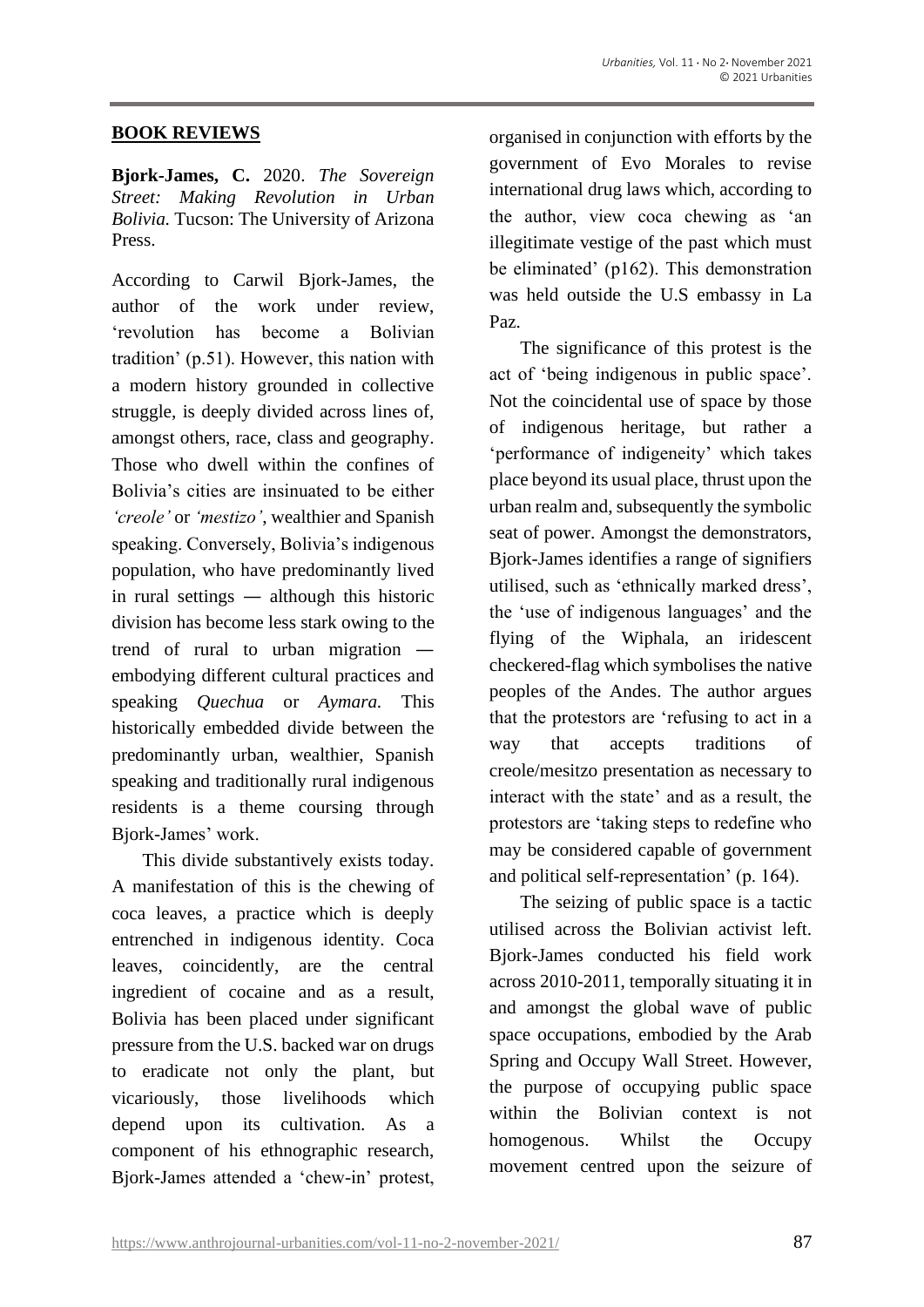symbolic space, the indigenous activists of Bolivia lay claim to not only symbolic space, but also spaces which are central to the functioning of the city as a whole. In the chapter titled '*The Power of Interruption*', Bjork-James claims that 'space-claiming protests make an impact by seizing spaces where goods and people flow and changing them into spaces of protests and blockage' (p. 101). Here the author cites the protest handbook *Metodos de Lucha*, within which it is argued that the force of these blockades emanates from 'their implications for the overall unfolding of economic and productive activities' and is seen to be a 'tool for winning concessions from the state' (p. 102).

Although not referenced within the text, this insinuation of 'blockage' recalls Bruno Latour's notion of the 'intermediary' and the 'mediator', where the former 'transports meaning or force without transformation' and the latter 'transforms, translates, distorts and modifies the meaning or the elements they are supposed to carry' (Latour 2005: 39). By strategically blocking a targeted intersection or street (or multiple), the protestors are able to effectively lay siege to an entire city by slowing the flow of goods, services and, most importantly, food. They turn the quotidian intermediary of a traffic intersection into a rupture within a system, a mediator which imbues everyday consumption patterns with scarcity, only to be alleviated by authorised force and violence or by concession to the demands of the protestors.

By viewing the urban realm as both symbolic and systemic simultaneously, the indigenous protestors of Bolivia are able to demonstrate their legitimate claims to greater representation in the former, whilst turning the screw in the latter. To this end, Bjork-James cites the work of Victor Turner and argues that the seizure of public space opens up a theoretical rift in between the actual and the potential future of political life in Bolivia, overlapping uncertainties regarding the future of the physical and political space in a manner which renders social values and structures malleable. Through claiming urban space, the arena upon which the possible is enacted, is erected.

*The Sovereign Street* investigates the urban realm as a means of instigating revolutionary, or at least, transformative politics, rather than as an entity to be studied in and of itself. However, through this rich and erudite ethnography, which not only introduces the reader into the complex and world of Bolivian politics, but also inducts them in the realities of indigenous struggle, the reader stands to view the city from the perspective of those on the periphery, where the city is not an identity or something to be fought for, but rather something to be utilised as a means to an end.

Reflexively speaking, this work raises questions of contemporary urbanism beyond the plazas and blockades of La Paz or Cochabamba, encouraging the reader to ruminate over who or what claims legitimacy within the urban realm. Whilst this reviewer would like to have seen more concerning the legitimacy of some of the tactics used by the protestors, the potential one-sidedness of the ethnographer's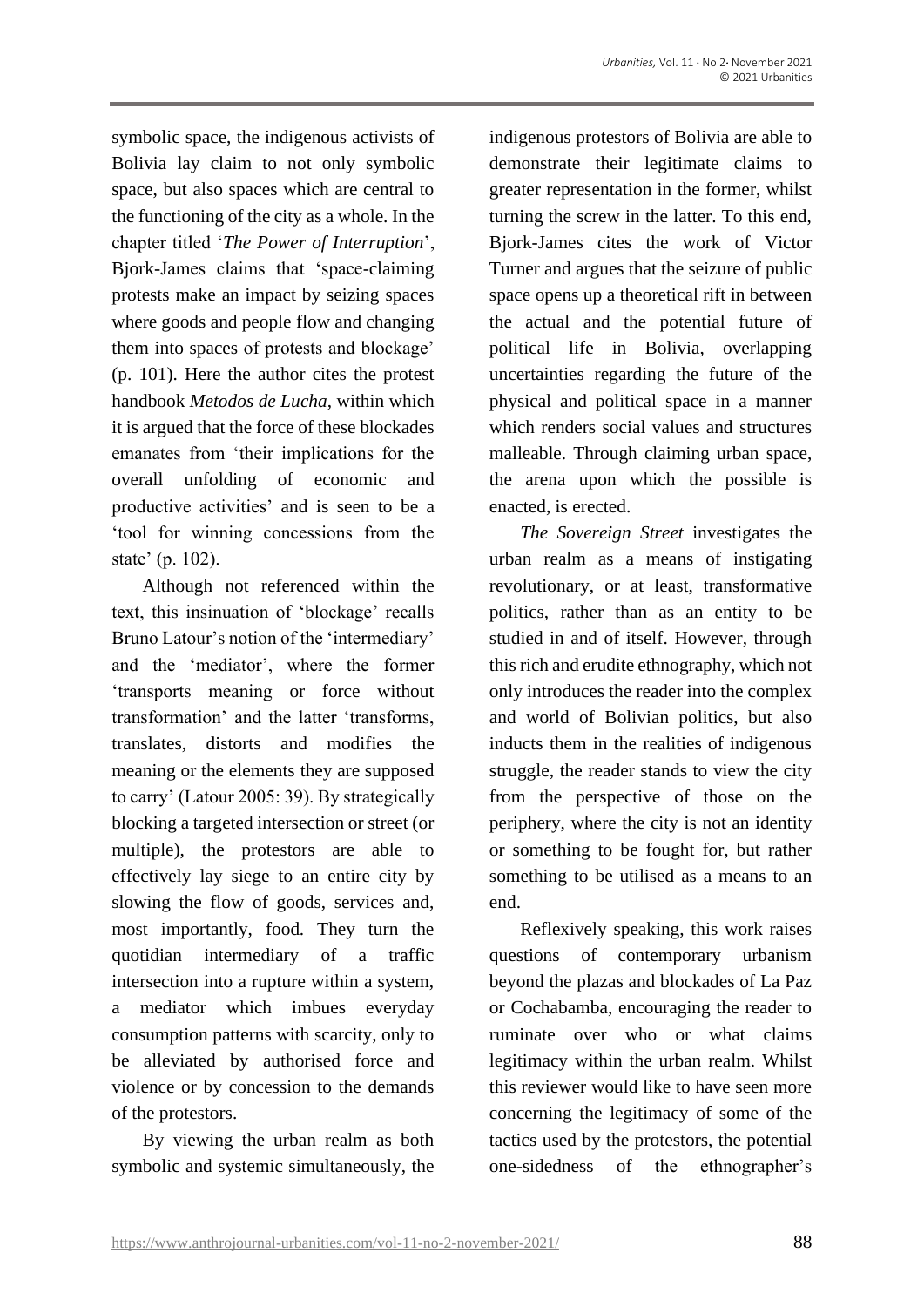allegiance has afforded intimate access to a transformative period of modern history, brought to life vis-a-vis a vivid, well informed and highly captivating piece of work which will be of interest to any reader interested in the art of urban protest and the often-volatile politics of South America.

### **Reference**

Latour, B, 2005, *Reassembling the Social: An Introduction to Actor-Network Theory*. Oxford: Oxford University Press.

## Will Brown

Loughborough University, U.K. [w.brown@lboro.ac.uk](mailto:w.brown@lboro.ac.uk)

**Garth, H.** 2020. *Food in Cuba: The Pursuit of a Decent Meal.* Palo Alto: Stanford University Press.

Garth spends a lot of time with residents of Santiago de Cuba as they try to acquire food to feed themselves and their families, and ultimately, as she argues, to nourish and sustain their identities. It's not easy. We are introduced to several families and individuals who are stranded somewhere between food poverty and 'a decent meal,' or what Garth calls 'the politics of adequacy'. Here struggles with the availability of food have less to do with the caloric intake necessary to get through the day, as she notes, 'mere survival', and more with the social and cultural dimensions of food and eating, or the 'good life'. Essentially, she is arguing for the availability of culturally appropriate food. While this argument is frequently made on behalf of immigrant groups in urban areas, the context here, Cubans in Cuba, is novel to say the least.

Part of the issue of the politics of adequacy is that the majority of Santiago's food system exists somewhere between the state-controlled communist bodegas, where monthly rations are available, and the black market, where vendors, many of which operate illegally selling stolen or pilfered foodstuffs, sell to close friends and neighbours. Preparing a decent meal therefore relies on spatial and familial networks, but also, for most, a *doble moral*  (double morality) or a *doble conciencia* (double consciousness). One must stay true to Guevara's 'New Man' ideology, putting others, especially family and neighbours, ahead of one's self, which for many still represents *Cubanidad* (being Cuban). Cubanidad, though, also entails eating correctly. This both involves acquiring and cooking certain foods, but also doing so in the 'correct way', which in today's Cuba, especially for marginalized populations, involves making use of those stolen goods often at the expense of neighbours and even family members. Thus, being correct and being Cuban involves implicit contradictions and numerous workarounds. Garth shows how this creates constant anxiety and stress, especially for women, who despite ideals of gender equality, are largely responsible for what is eaten.

Food is thus part of *la lucha* (the struggle) to maintain identity and to feed others. La Lucha, as Garth notes, is solved both at home and in the labour of 'being in the street'. At home, women come up with solutions to make decent (read 'Cuban') meals, often on a tight budget, often without access to the necessary foods, and often while working outside of the home. Then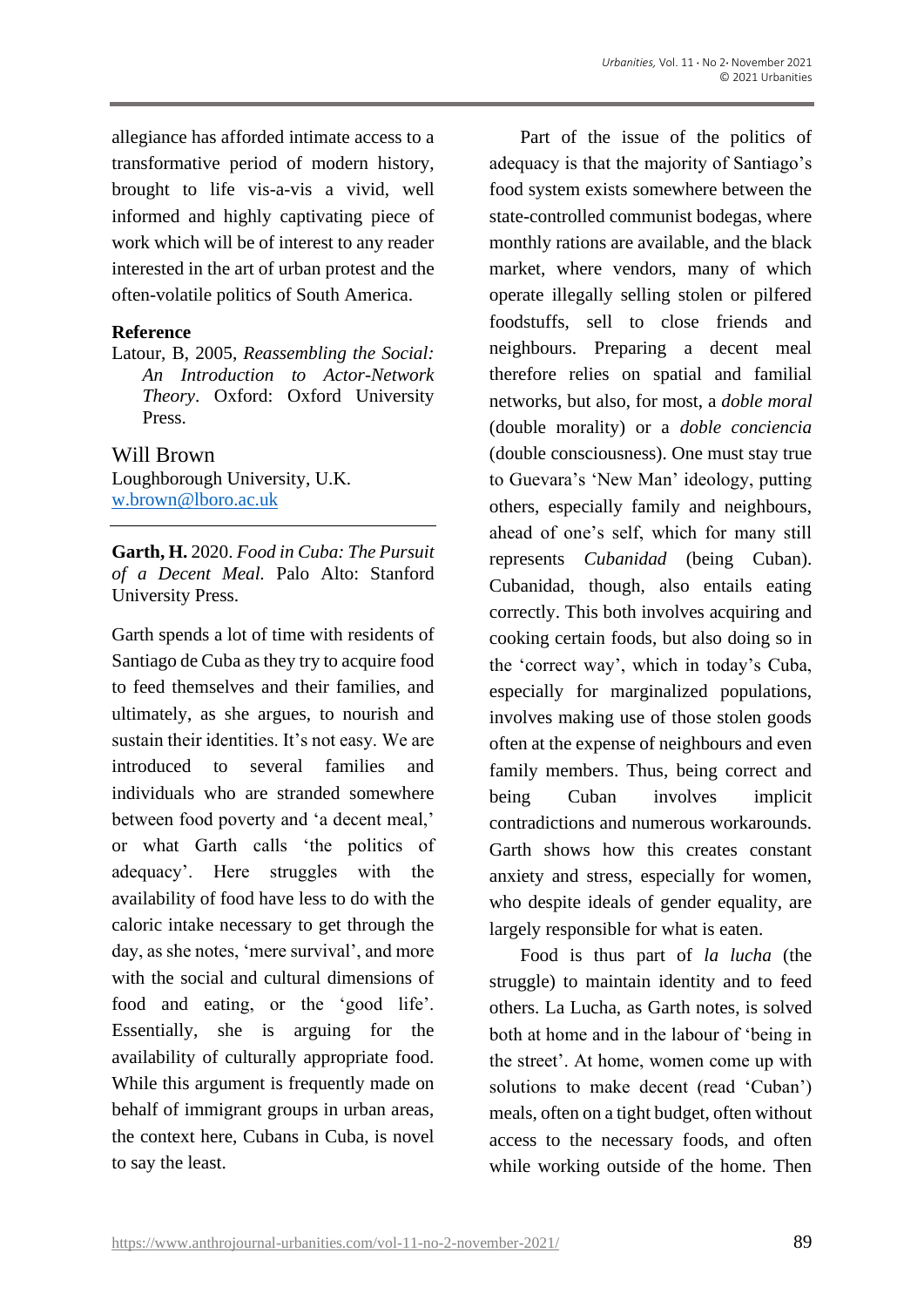they take to the street to put plans of food acquisition into play (though sometimes there are exceptions as husbands will also help source food). Thus, 'the tensions of the politics of adequacy are wrapped up in particular socialities of food provisioning and gendered subjectivities' (p. 84). These socialities are mediated by class and race, but also by urban assemblages.

These assemblages involve keeping tight social networks to help one score deals and look for opportunities across the city; the bodega that receives 100 pounds of fruit that will go bad in a day or two and thus must unload it quickly throughout the neighbourhood; the neighbour that 'finds' 10 pounds of rice; co-workers who look the other way or whom also steal only their appropriate share; or the shop owners who will kick back to close customers meat scraps for a soup. It also involves dependency on neighbours. Other urban issues, however, complicate these assemblages. For one, la lucha often involves illegal assemblages (people who take some of those pounds of rotting fruit and sell them on the street). Likewise, blackouts and refrigeration issues make food storage problematic, so la lucha becomes a daily event. This is especially true for the marginalized, but as Garth shows us with several vignettes, middleclass Cubans are also constantly confronted with the politics of adequacy. While 'the ethics of acquisition' differ for lower and upper-income households (the *nivel de cultura,* one's economic place in the city), and thus community obviously matters, geography also matters, as the ability to

make dense networks increases the number of opportunities to make a decent meal.

Garth's work is a beautiful ethnography. While the stories feel somewhat redundant, the redundancy eventually culminates in the last few chapters into a palpable frustration that every day becomes mired in *la lucha* for culturally appropriate food. Here the buildup of the cacophony of marginalized voices gives way to a breaking point, where, while pessimistic, residents nonetheless wait for the past (the nostalgia associated with the satiation of the past) to become present.

I have only a few minor complaints of *Food in Cuba*. At times Garth hints at the global industrialization of food as a reason for food poverty and the changes in Cuban diets, but we only get glimpses into how non-Cuban foodways are replacing traditional foodstuffs. Also, while the blame seems to fall squarely on the Cuban economic system's inability to keep up with wages, how much of *la lucha* is due to the American embargo and 'payback politics' is not known. Other issues, such as commodity fetishism are playing some part, and she notes the need to be well dressed rivals the need to eat in a specific way, but again, the reader is not left with a good idea of how much other issues are to blame. Likewise, there are many structural barriers that receive scant attention.

Ultimately, though, Garth's study of marginalized Santiagueros and their 'ingestive practices', portrays a particular kind of living, involving intimate socialities and intimate performances, where one is constantly negotiating the fine line of acting ethical and losing one's Cubanidad. It is an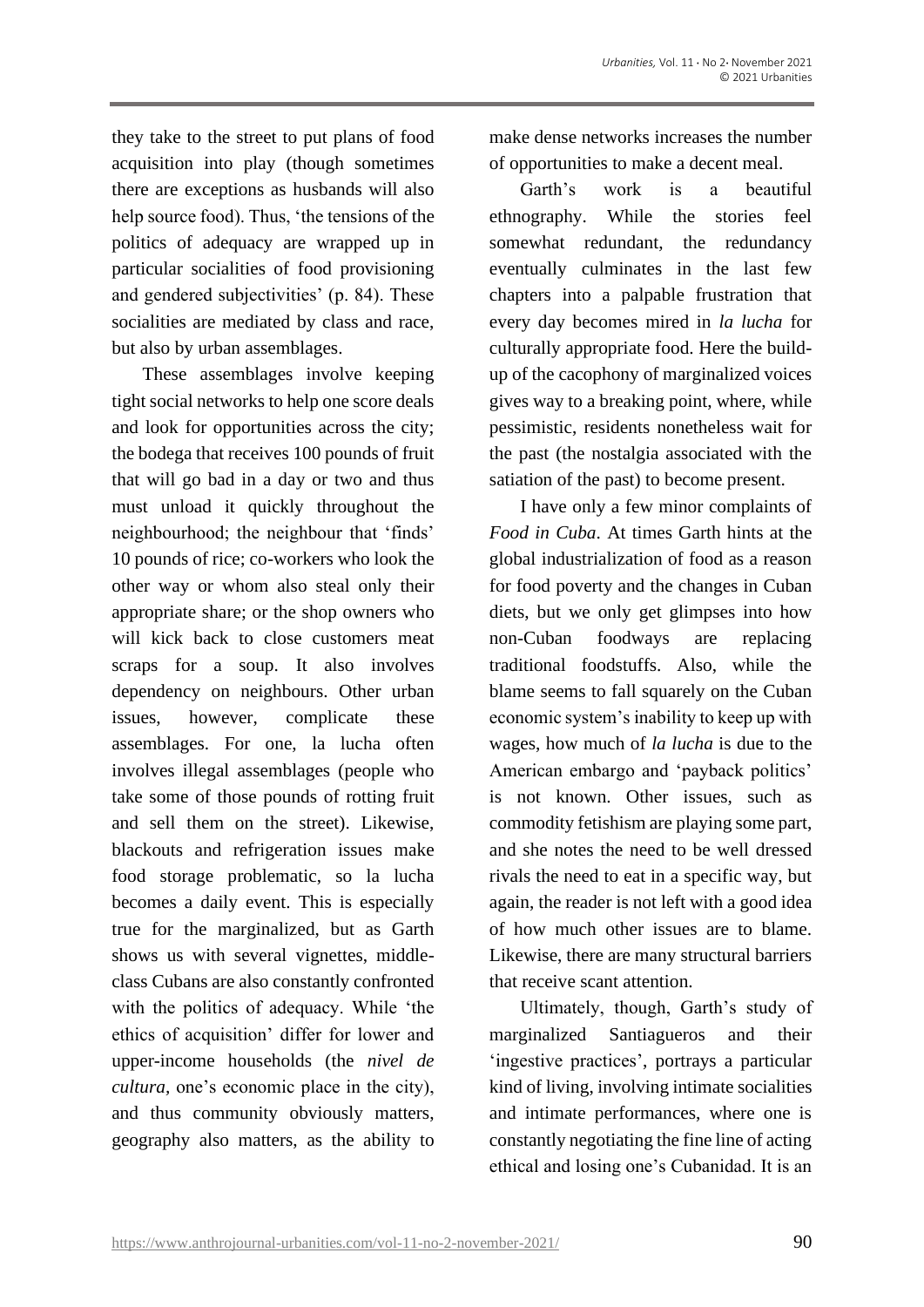important part of a larger body of work in anthropology that portrays the urban precariat making do in the grey zone. It should be widely appreciated by those working at the intersection of urban and food studies.

Daina Cheyenne Harvey College of the Holy Cross, U.S.A. [dharvey@holycross.edu](mailto:dharvey@holycross.edu)

**Özden-Schilling, C.** 2021. *The Current Economy: Electricity Markets and Techno-Economics*. Palo Alto: Stanford University Press.

In *The Current Economy*, Canay Özden-Schilling interrogates how and why electricity gave way to new markets in the United States over the past three decades. Throughout the book it becomes clear that this process was exceptional, as electricity has long been considered a good that is particularly unsuitable for privatization. Our general dependency on electricity, its price inelasticity, the high buy-in and maintenance costs of electricity networks and the regulatory frameworks introduced over the first half of the 20<sup>th</sup> century did not provide an ideal environment for freemarket competition. The book provides an ethnography that depicts how scientists, regulators and other workers imagined and realized electricity markets despite these restrictions. In doing so, Özden-Schilling provides a fresh take on the ways in which technological and economic expertise shape and change contemporary capitalist markets while purposefully refraining from 'taking neo-liberalism as an allencompassing context' (p. 112).

Özden-Schilling gives her perspective its theoretical backbone by marrying notions from Anthropology, Science and Technology Studies (STS) and Sociology to conceptualize what she calls *work cultures*. The concept draws heavily on the work of sociologist Ann Swidler (1986) and her concept of *tool kits*; the repertoires of habits and skills by which people devise strategies of action. More specifically, work cultures consist of the work-related habits and skills that are shaped by and shape, maintain and sustain specific fields of techno-economic expertise and the markets in which they figure. Building on the concept of work cultures, the key proposition of the book is that the inception and expansion of electricity markets in the U.S. is not only the product of political choices, but also that of ordinary workers bringing together heterogeneous techno-economic expertise as to imagine and realize new ways of energy provision; whether it be the expertise of the scientists who invented more efficient ways of distributing energy in the 1970s or the engineers who operate, maintain and innovate the electricity network.

Each proceeding chapter discusses a significant work culture and the building blocks it provides for the current electricity economy in the U.S. The first building block, that of regulation, is mostly attributed to policy makers, who in the 1980s, used their regulative power to create a more fruitful environment for electricity markets to thrive Rather than understanding deregulation as a removal of rules to give market logics free reign, Özden-Schilling insists deregulation means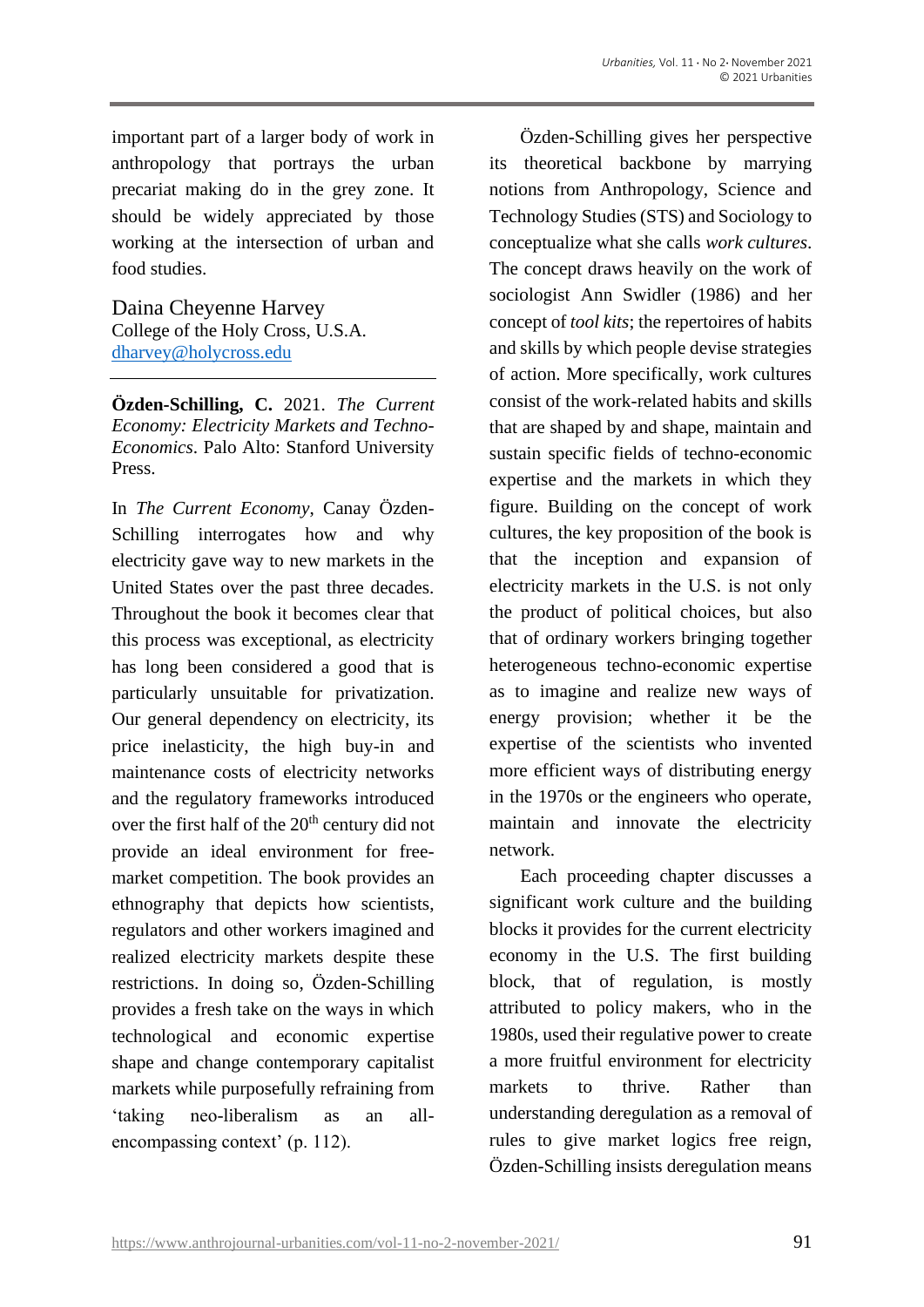just the opposite, arguing that it was changes to, and the introduction of, (new) sets of rules that made electricity markets possible. Chapter 2 takes us to the work floor of a data company whose primary task revolves around forecasting electricity's demand and supply mechanisms for electricity traders. This chapter thus demonstrates how electricity markets, like many other contemporary ones, are represented by data collection, the workers who compile them and the traders who use them. In chapter 3, it becomes clear that engineers imagine a completely different electricity market compared to its current form. They strive for optimization of the grid to efficiently balance supply and demand in real-time, rather than a market based on forecasting using yesterday's data. An engineer's pipedream, it seems, as it proves hard to incorporate human agency into an otherwise calculable non-human system. Finally, the penultimate chapter discusses protest around changing electricity markets. We follow activists who, not unlike the engineers, contend with the current electricity economy by actively, yet sometimes unknowingly, pursuing similar optimizations to force down prices and stop the construction of new visible infrastructures like wind mills or power plants.

All-in-all, the book succeeds in its main objective by convincingly arguing and describing that it takes 'a number of groups, steeped in particular work cultures, to make, maintain, transform and populate new economies' (p178). Although only alluded to in the book's epilogue, this conclusion seems particularly relevant in

light of current calls to realize more sustainable forms of electricity provision. All too often, approaches and debates around such a transformation overlook the intricate interplay between the social, political, technological and economic aspects of electricity provision, which leads to reductionist methods and quick-win solutions for change (Kenis and Lievens 2017, Savini and Bertolini 2019). Yet, especially because Özden-Schilling acknowledges that current electricity markets centre around pluralistic technoeconomic visions, it seems overly optimistic when she concludes that people could simply step out of their work cultures to find consensus on new forms of electricity provision. Transition studies, albeit from a macro-perspective, theorize how path dependencies, political interests, sectoral boundaries and uncertainty prevent may prevent us from bridging the gap between different visions on the future of electricity, and have not yet found a solid solution to overcome such barriers (see e.g., Grin et al. 2010, Avelino et al. 2016, Castán Broto et al. 2019). From this perspective, *The Current Economy* opens up promising avenues for future researchers to theorize and investigate up-close Özden-Schilling's claim that such barriers could indeed be traversed, and how this could in some way unite current techno-economic visions to realize another much needed paradigm shift in electricity provision.

#### **References:**

Avelino, F., Grin, J., Pel, B., Jhagroe, S. 2016. The politics of sustainability transitions. *Journal of Environmental Policy & Planning*, 18 (5): 557-567.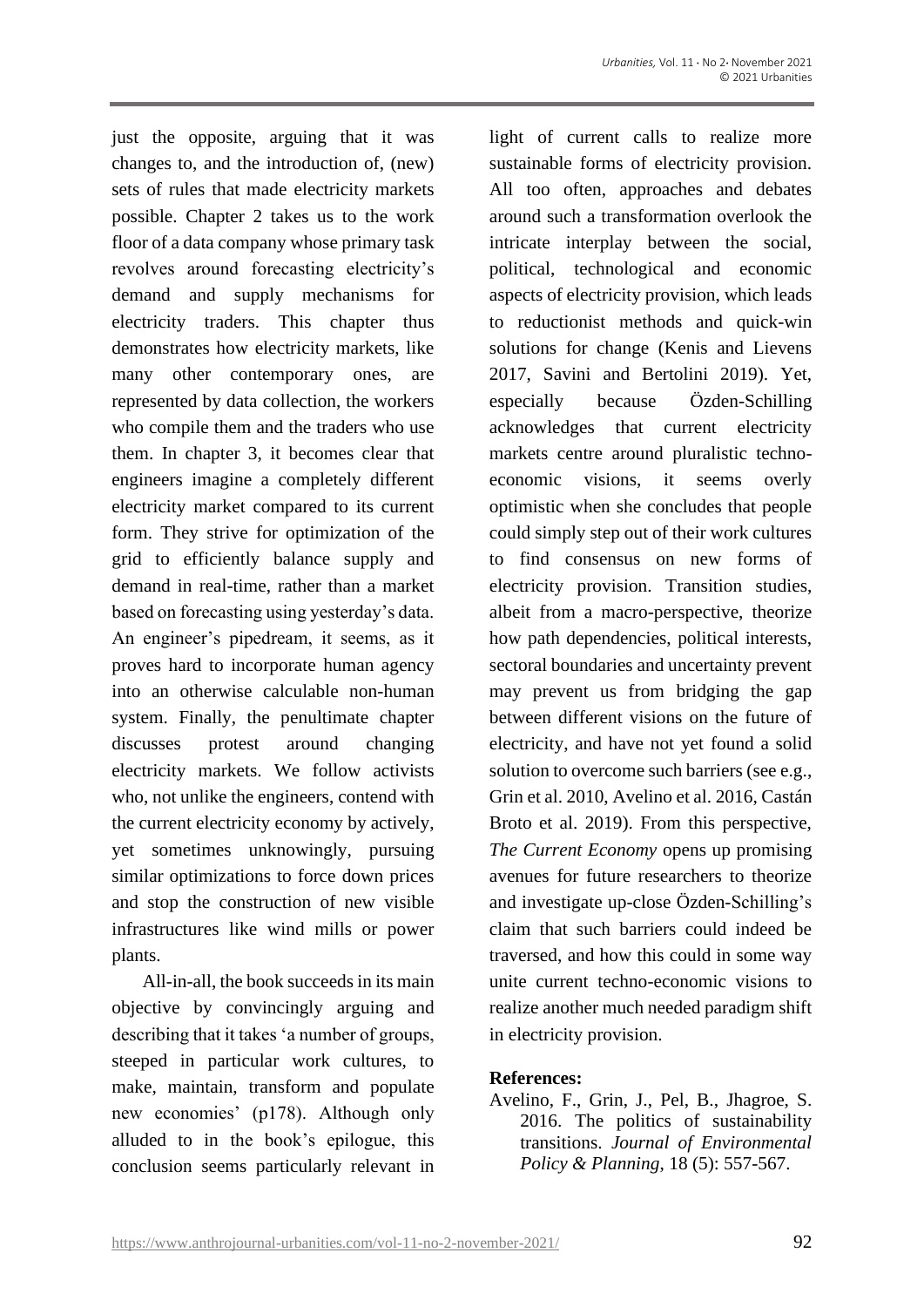- Castán Broto, V., Trencher, G., Iwaszuk, E., Westman, L. 2019. Transformative capacity and local action for urban sustainability. *Ambio*, 48 (5): 449-462.
- Grin, J., Rotmans, J., Schot, J. 2010. *Transitions to sustainable development: New directions in the study of long-term transformative change*. London: Routledge.
- Kenis, A., Lievens, M. 2017. Imagining the carbon neutral city: The (post) politics of time and space. *Environment and Planning A: Economy and Space*, 49 (8): 1762-1778
- Savini, F., & Bertolini, L. 2019. Urban experimentation as a politics of niches. *Environment and Planning A: Economy and Space*, 51 (4): 831-848.
- Swidler, A. 1986. Culture in action: Symbols and strategies. American Sociological Review, 51 (2): 273-286.

#### Darren Sierhuis

University of Amsterdam, The Netherlands [d.sierhuis@hva.nl](mailto:d.sierhuis@hva.nl)

**Xu, F**. 2021. *Silencing Shanghai: Language and Identity in Urban China*. Washington DC: Lexington Books.

Given the current, and occasionally disturbing, fascination with the People's Republic of China, Fang Xu's *Silencing Shanghai: Language and Identity in Urban China* is a welcome addition to the limited, non-ideological, scholarship about the world's largest country that continues to suffer from ideological bias and related western exoticism. Employing a wide range of multimodal methods, quantitative and qualitative data, and linguisticallyinformed rich ethnography, Xu describes, discusses, and gives close up examples of the impact of a century of intensive Chinese nation-building, and subsequent neoliberal globalization of this great city on the everyday lives of its native and increasingly non-native (internal and external) migrant populations.

As a claimant to being a *Shanghairen* (native Shanghai person), Xu is especially concerned with what she sees, and records, as their marginalization in what essentially is their own hometown. As the title announces, the main focus, I would call tool, for the analysis is the sociolinguistic narrative of the increasingly rapid loss of the ages-old Shanghai 'dialect'. Actually, from an historical point of view this dialect would (as did Sicilian, Catalan, etc.) qualify as a unique language itself. The unique Shanghai 'dialect' was the product of centuries of economic, cultural, and political cross-currents. This, I believe, is one of the most important core lessons to be learned about China from this book which focuses on the evolution and revolution of only a single ancient to modern city. As complex as Shanghai's story is, how much more complex is the four-millennial history and contemporary reality of a country with 1.4 billion people and a powerful and growing (currently second largest, global) economy?

Based on her own personal, as well as excellent scholarly preparation for conducting this on-going study, Fang Xu critically examines the changing local and national power relations which affected the emergence of Shanghai, first as a cosmopolitan metropolis and, now, as what I would classify as a complex megalopolis of almost 25 million inhabitants. She pays particular attention to how the linguistic and other more and less authoritarian policies of the centralized Chinese state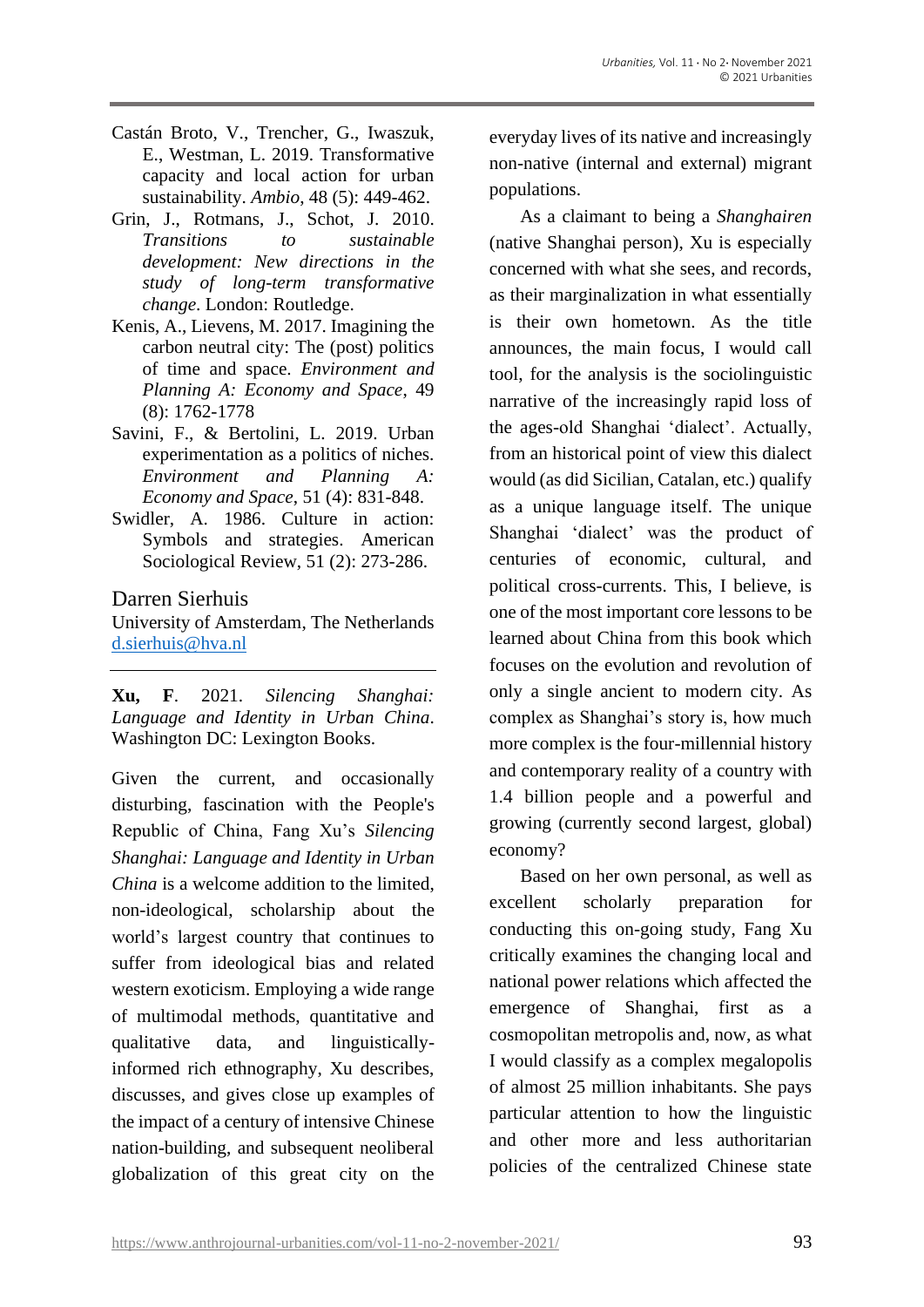attempted to guide Shanghai's metropolitan development and many subsequent redevelopments. Of major importance have been attempts to control and direct migration within the country; for example, in the granting of legal resident permits (*hukou*). As Xu notes, migrations have had powerful effects on the relations between resident cohorts of the city, especially as to who can claim to be a Shanghairen as opposed to *Waidiren* (Outlander). Migrations, of course, have also affected changes in what once was a more cohesive local dialect. She also gives many examples from her extensive interviews of how the spoken language newer and older residents use, almost determine, and in most cases affect, the tenor of social relations.

Ironically, and in contrast to the stereotype of The People's Republic of China as being a 'communist' society in which hierarchical social classes do not exist or at least are restrained, Xu pointedly notes how many of the policies set by the national, regional, and local states actually favour the variously advantaged groups such as the highly educated professional classes and successful entrepreneurs. As the valued resources of every society are limited, the working-classes and the poor suffer as a result.

The key to Xu's analysis is the promotion of the Mandarin Chinese language to the exclusion of other methods of oral linguistic expression. The power of this state-building or cultural cohesionbuilding policy all but forces people not to use the dialect in most common social intercourse and requires the use of *Putonghua* (Mandarin) in legal as well as

other governmental services and administrative matters. Although she describes a much more complex local linguistic universe between variously defined 'insiders' and 'outsiders', the common thread is, with a few recent attempts at cultural revivals, the accelerating disappearance of the Shanghai dialect, which she bemoans in her title as 'Silencing Shanghai'.

'In the re-globalizing process, the city has regained its status as a cosmopolitan metropolis, though one tightly controlled by the central government. To achieve this, Shanghai's own urban linguistic heritage has been sacrificed, the built environment had been remade, millions of Shanghairen are displaced and dispossessed, and millions of internal migrants have adopted the city as their new home.' (p. 201)

I have conducted a great deal of visual research in China during which I focused in the disappearance of urban vernacular landscapes as a consequence of the state-led global city-building processes in Shanghai as well as in other major cities such as Beijing, Xi'an, Shenzhen, Nanjing, Suzhou, and Hangzhou. Although not as personal, I appreciate Fang Xu's feeling of 'loss' in the linguistic vernaculars. During my visual work in China, I have also captured, in images of impressive residential and commercial buildings, the architectural realization of the 'China Dream'.

'"China Dream," is an idea introduced by President Xi Jinping in a speech in November 2012. In his speech, he used the phrase to mean